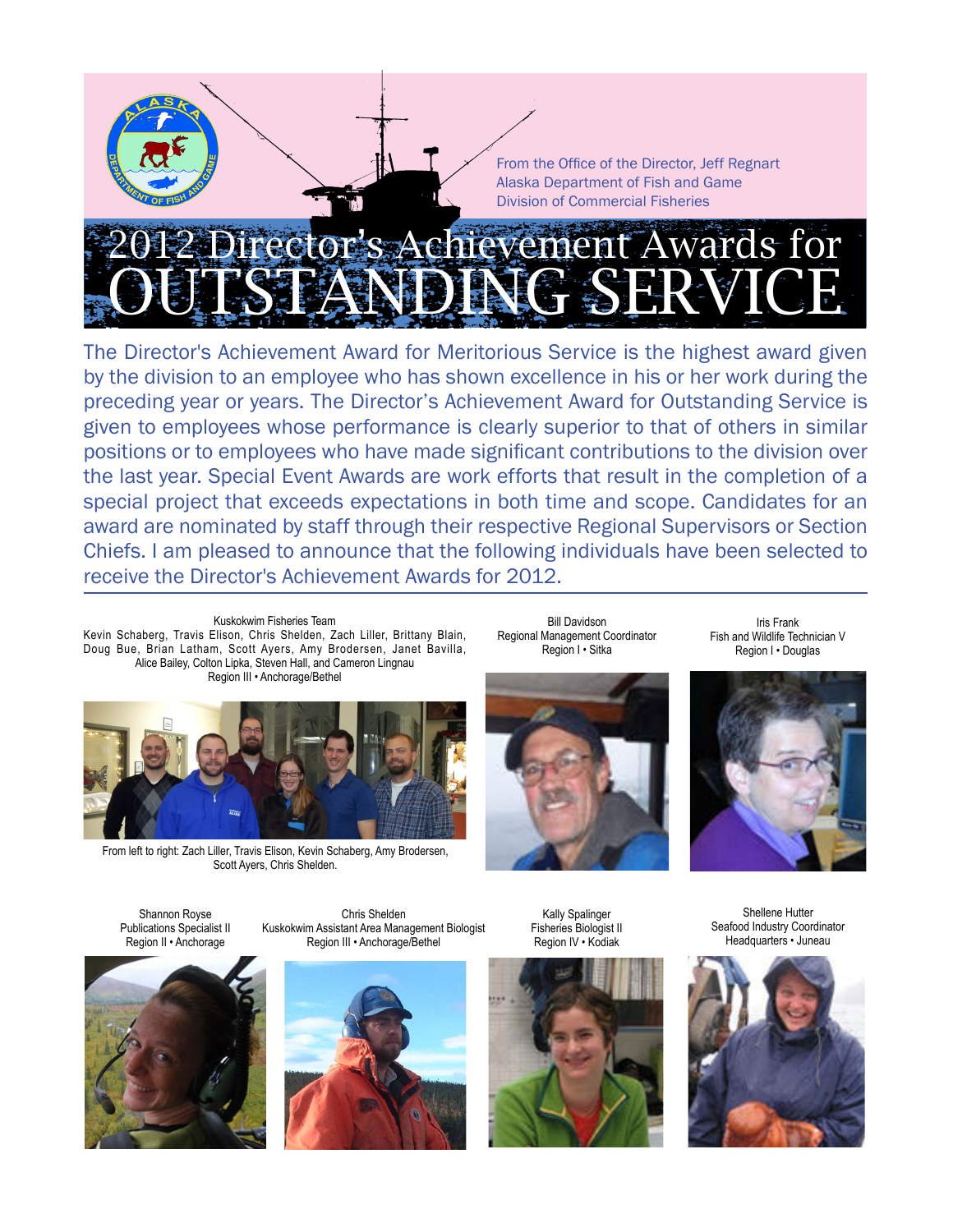

Kuskokwim Fisheries Team Kevin Schaberg, Travis Elison, Chris Shelden, Zach Liller, Brittany Blain, Doug Bue, Brian Latham, Scott Ayers, Amy Brodersen, Janet Bavilla, Alice Bailey, Colton Lipka, Steven Hall, and Cameron Lingnau Region III • Anchorage/Bethel

The Kuskokwim Area fisheries team is recognized this year for outstanding performance and dedication to the users and the resource of the Kuskokwim River during the 2012 salmon season.

While salmon seasons around our state are standard, the 2012 salmon season of the Kuskokwim area constitutes a special event based on its complexity. Unexpectedly low returns of Chinook salmon around the state were significantly pronounced in this area. Unforeseen natural events, such as flooding, ice, erosion and other weather factors, compounded 2012 management issues. Confusion, misinformation, and sometimes contentious public discussions related to management decisions—which are par for the course in the natural resource arena—also experienced an increased degree of complexity for this area in 2012.

Our staff's performance warrants recognition based on the following:

- Exemplary dedication to outreach, transparency, and approachability for users, sister division staff, and our federal counterparts.
- $\cdot$  A significant increase in positive working relationships with stakeholders and working group participants.
- Innovation in addressing issues. For example:  $1)$ conducting the first postseason after-action review, an inclusive and candid discussion for moving forward and 2) revision of escapement goals though increased data using the best applicable methodology.
- Pronounced professionalism, perseverance through adversity, and outstanding commitment to service of the public and the resource in the face of adversity.



From left to right: Zach Liller, Travis Elison, Kevin Schaberg, Amy Brodersen, Scott Ayers, Chris Shelden. Not pictured: Brittany Blain, Doug Bue, Brian Latham, Janet Bavilla, Alice Bailey, Colton Lipka, Steven Hall, Cameron Lingnau.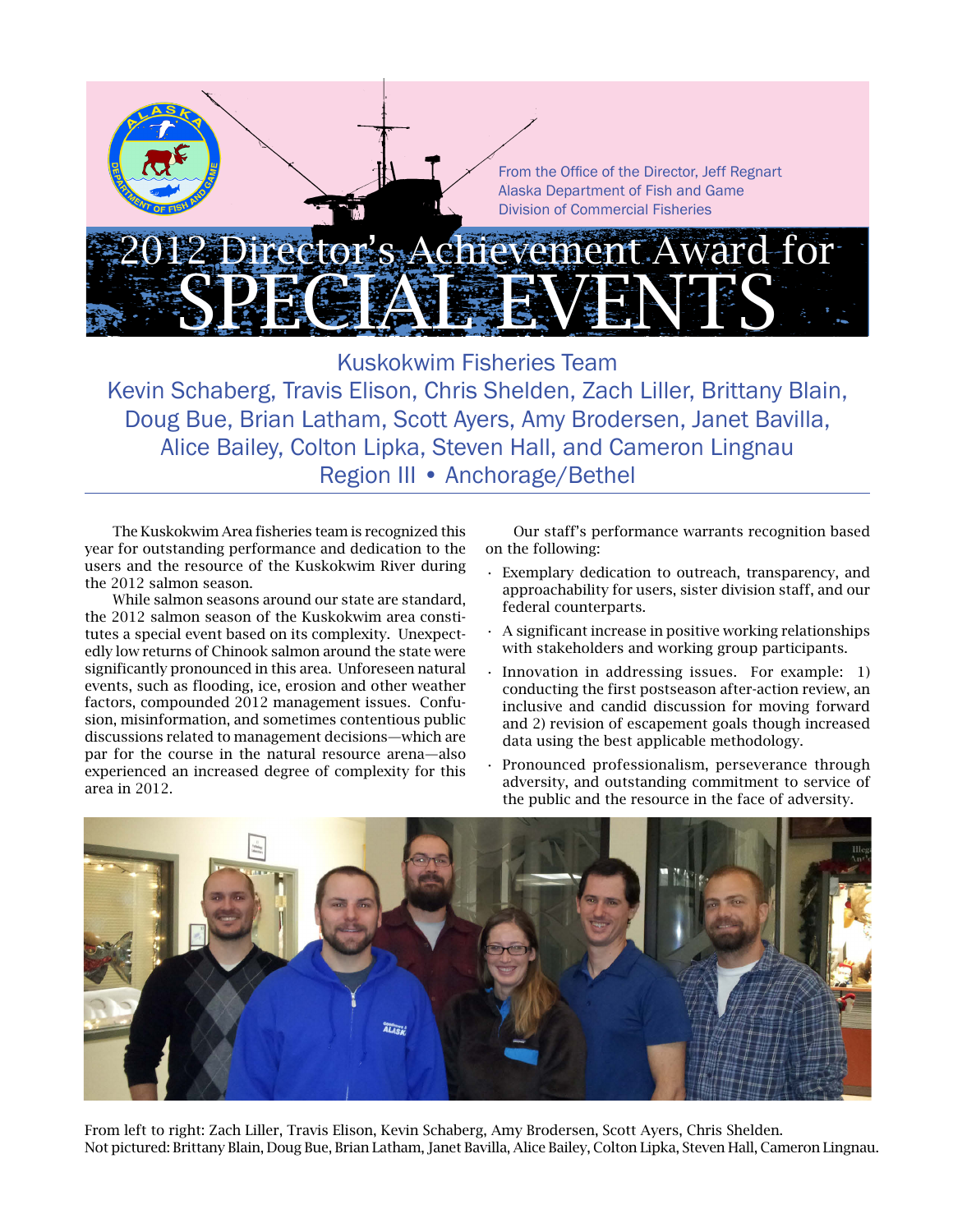

## Bill Davidson Regional Management Coordinator • Region I • Sitka

In between memorable roosterfish excursions on the Sea of Cortez, Bill obtained his undergraduate degree at the University of California-Berkeley and his Master's Degree at Oregon State University. His background served him well at Sheldon Jackson College in Sitka where he worked as a faculty member and manager of the college's salmon hatchery in the 1980s. He was hired to be the assistant area management bi-



Bill well understands the balancing act inherent in providing economic opportunity critical for the region and its communities, while at the same time providing for sustained yield. Bill is also one of the most amiable people you could ever hope to meet and is well regarded amongst his peers and members of the public for his openness and willingness to listen. This is a trait that has been beneficial during the many con-

ologist for the Division of Commercial Fisheries in Sitka in February 1991, became the area management biologist in August 1995, and was promoted into his current position in December 2004.

Bill embodies the dedication to sustainable fishery resource management that is essential to carrying out the department's mission. He has, throughout his career, applied a thoughtful, well-reasoned approach to the many fishery management actions he has implemented. Those management actions have directly impacted the salmon, herring, miscellaneous shellfish, and shrimp populations he has been responsible for managing, as well as the users dependent on those resources for their livelihoods. tentious Alaska Board of Fisheries and other public meetings at which Bill has very ably represented the department.

When not at his desk reviewing fishery management plans, answering the many questions he gets from the public, or in the seat of an airplane conducting salmon or herring surveys, Bill can often be found on his boat, the F/V Trilobite, with some combination of his wife Nancy, son Hank, or daughter Kelsey, taking advantage of the fantastic fishing opportunities in Sitka Sound.

It is for these reasons, and many more, that the division is proud to present Bill Davidson with the Director's Meritorious Service Award for 2012.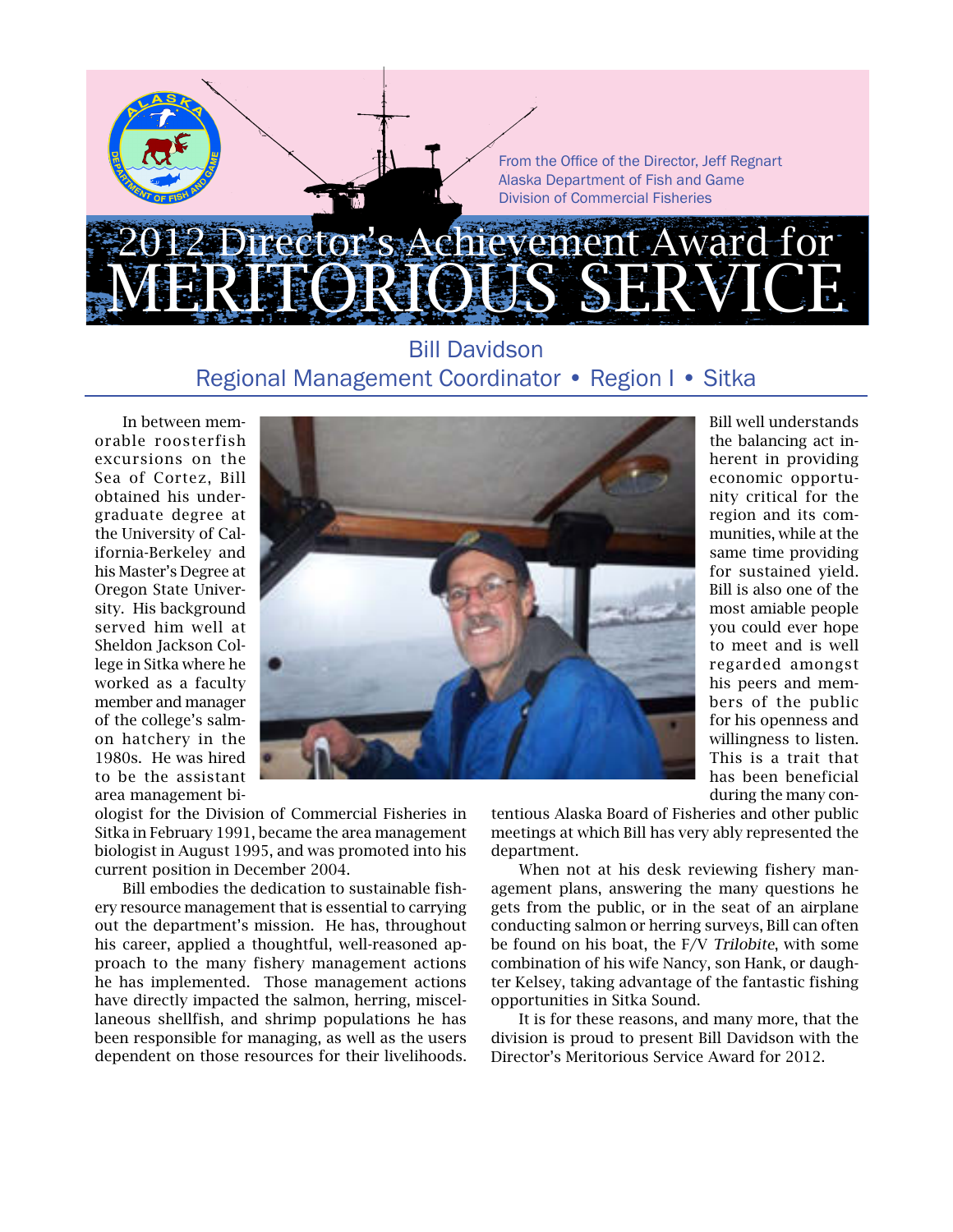

### Iris Frank Fish and Wildlife Technician V • Region I • Douglas

Iris Frank has worked for the division in the Douglas Region 1 office since 1982; however, she began her career with the department in Soldotna in 1977 as a seasonal Fish and Wildlife Technician I port sampler. By 1981, Iris had been promoted to a Fish and Wildlife Technician III and was working in Cook Inlet. In the early fall of 1981, Iris agreed to a fantastic opportunity to travel around Southeast Alaska with a beach seine, a book of field purchase orders, and scale sampling supplies as part of a two-



task of supervising and overhauling the District 111 gillnet tender riding project.

Iris applies ages to approximately 80– 100,000 sockeye scale samples on an annual basis. She receives, catalogs, and edits all of the scale sample data collected by the Region 1 Commercial Fisheries catch sampling and field sampling projects, as well as projects conducted by other government agencies and research groups. Iris prepares data for entry into the regional database, cor-

person sockeye escapement scale sampling team. Iris moved to Juneau and worked as a port sampler in Juneau and Excursion Inlet from 1982 to 1985. In 1986, amongst many other assignments, Iris started ageing and digitizing salmon scales collected in Southeast from the commercial catch and escapement. During this year she also began learning to visually differentiate the scale patterns of Chilkat and Chilkoot sockeye stocks harvested in the Lynn Canal drift gillnet fishery. By 1990, Iris had been promoted to a Fish and Wildlife Technician IV and became the lead sockeye scale ager and digitizer at the Southeast Alaska Region 1 Scale Aging Laboratory and the Region 1 Data Coordinator. Iris also supervised and participated in port sampling in Excursion Inlet and Juneau. In 2002, Iris was promoted to a Fish and Wildlife Technician V, and took on the rects errors, and ages scales with extreme attention to detail and unparalleled dedication.

Over the past three decades, Iris has become an invaluable asset to the division. Iris' background with the department, experience in the field, port sampling experience, scale aging and digitizing, as well as data analysis, provide a wealth of knowledge to fishery managers and researchers, permit holders, fish processing personnel, and the general public.

Iris's contribution to the division and the department over her thirty-five seasons of employment have been outstanding. Her work ethic, expertise, and integrity are deserving of high recognition. It is for these reasons, and many more, that the division is proud to present Iris Frank with the Director's Outstanding Service Award for 2012.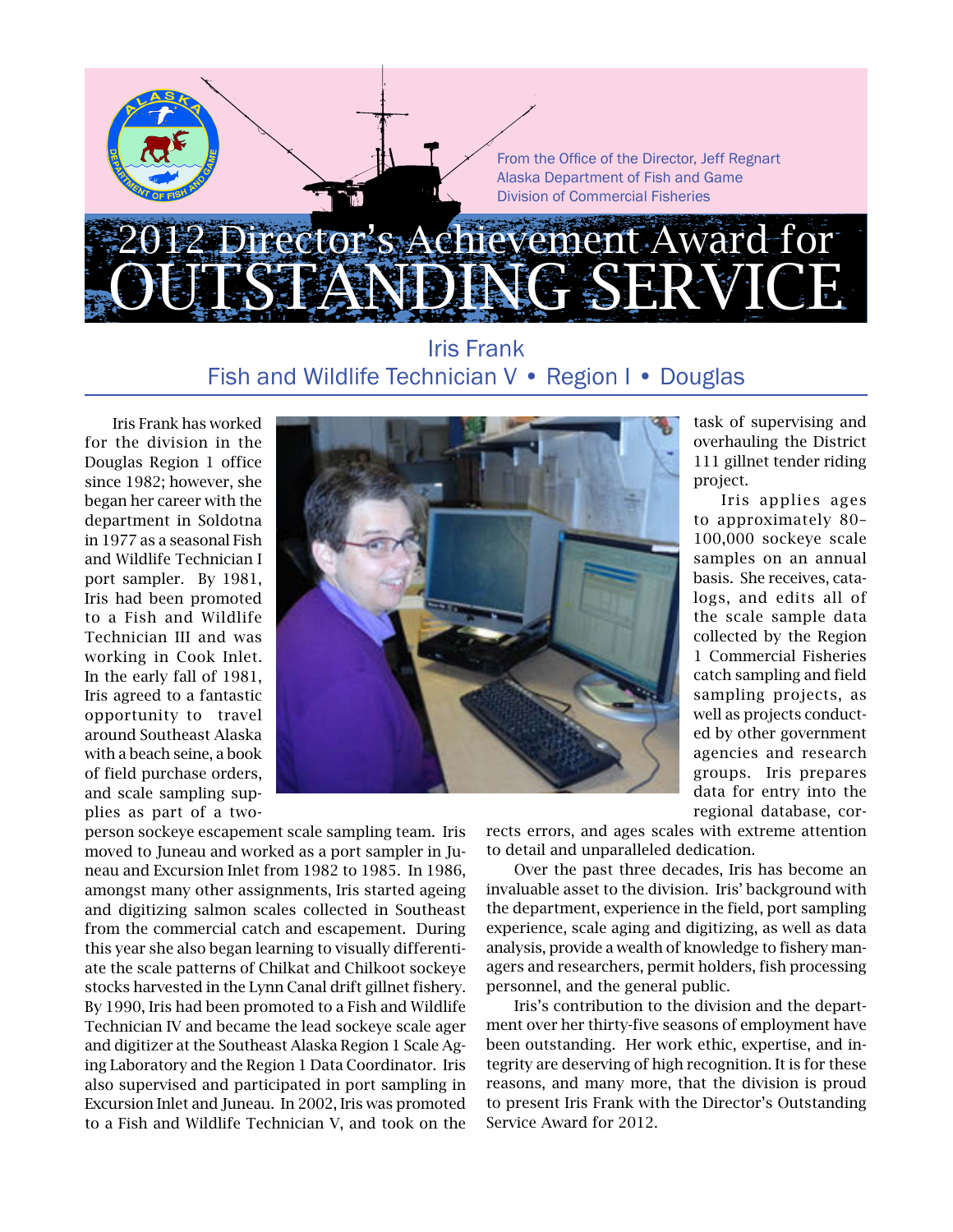

## Shannon Royse Publications Specialist II • Region II • Anchorage

Shannon Royse began her career with the department as a Publications Technician II with the Division of Sport Fish in 2005. In October 2008, when she was offered a lateral transfer to the Division of Commercial Fisheries, Shannon jumped at the chance and has been with the division for the past four years. Initially, Shannon started as the Publications Technician II for the division in Anchorage, serving both regions II and III, before she was promoted to Publication Specialist II in early 2012.



Shannon has extensive knowledge of software packages, particularly Microsoft Office Word and Excel, reference management software EndNote, and Adobe Acrobat Professional, and is often called upon by staff for assistance diagnosing document problems. Her position requires that she have detailed knowledge of scientific format and writing styles, which she has mastered as she frequently references this knowledge, as well as specialty style and

In her position, Shannon prepares the regions' final technical reports for publication and assists biologists with the publication process, all the way from file formatting, report assembly, reviewing draft text, submitting for peer review, to preparing the final document for publication. Her wide variety of duties includes editing these reports for grammar, punctuation, and clarity to ensure compliance with ADF&G and divisional publication standards, as well as providing training, help documents, and support to authors regarding writing conventions, styles, department and division requirements, and software.

Shannon's attention to detail is superb; she spends much of her time preparing and fine-tuning the layout of division reports, formatting files from various software programs into a single final file, advising authors on format of tables and figures for readability, verifying citations, and cross-referencing text to referenced material, all while working with authors to make the final changes for publication in both print and electronic formats.

convention manuals. In fact, when asked for assistance drafting the new joint divisional fisheries writer's guide, she contributed so much that in the end she was asked to be a coauthor.

Ms. Royse not only serves regions II and III Commercial Fisheries staff, but is often more than happy to answer questions and help staff within other sections and regions, as well as her Division of Sport Fish counterparts, with whom she works very closely. In addition to keeping her large-volume workload moving, Shannon is part of the Commercial Fisheries Information Center team and provides back up assistance for Info Center staff when the need arises, answering phones and public inquiries.

Shannon is always eager to learn and take on a new challenge. Her hard work, dedication, positive attitude and publication expertise make her a true asset to the division. It is for these reasons, and many more, that the division is proud to present Shannon Royse with the Director's Outstanding Service Award for 2012.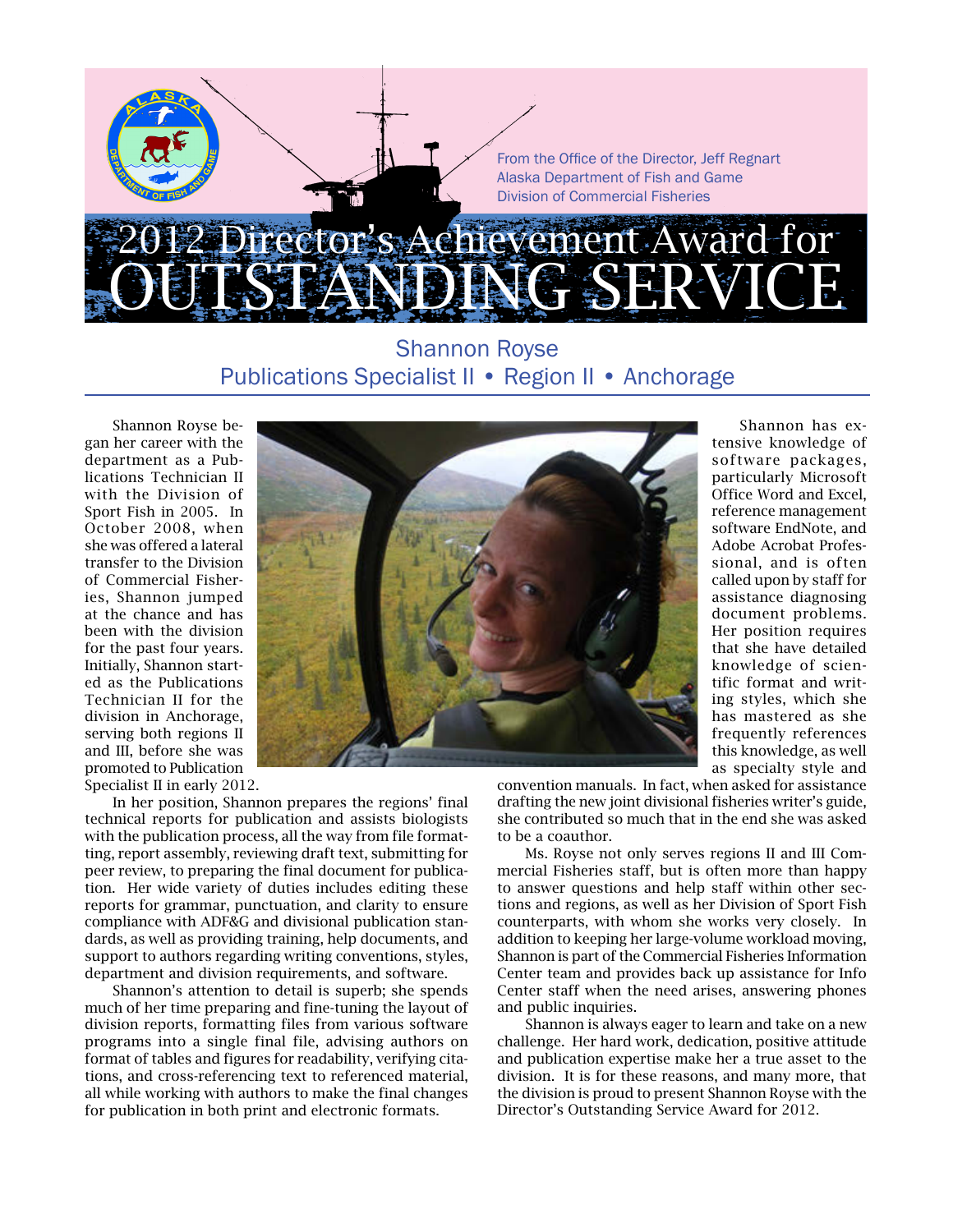

#### Chris Shelden Kuskokwim Assistant Area Management Biologist • Region III • Anchorage/Bethel

In 1994, Chris Shelden began his career with the Department of Fish and Game working in Bristol Bay as a seasonal technician at various tower, weir, and sonar projects. He worked for several seasons in Bristol Bay, spending his winters as caretaker of a remote fishing and hunting lodge. In 1999, he was hired into a seasonal crew position working at the Kogrukluk River weir, a longstanding program in the Kuskokwim River drainage, and was quickly promoted to crew leader. While he spent the next several years at the Kogrukluk River weir, he became increasingly involved with various Kuskokwim salmon projects, in the herring program, assisting with report writing, and assisting with the Kuskokwim River Salmon Management Working Group (Working Group). In 2006, he was hired into his first



Fishery Biologist position to serve as coordinator of the Working Group process and assist Kuskokwim Area managers. After working in several Kuskokwim Area Fishery Biologist I and II research positions, he was hired into his current Assistant Area Management Biologist position in 2011, overseeing the Working Group process, serving as project leader of the Kuskokwim Area subsistence harvest survey program, and assisting with management of Kuskokwim Area fisheries.

Throughout his career, Chris has shown great aptitude at working in remote locations conducting fisheries management and research programs. He maintains a unique and effective skill set for working with Kuskokwim Area harvesters and the subsistence way of life practiced in this remote corner of the state. His many years participating

in research and management in the Kuskokwim Area have given him insight and understanding of its fisheries resources that few maintain. From interacting with users in their remote homes and fish camps to publishing emergency orders and news releases out of the Bethel field office, he has developed a well-rounded skillset that has served the department well. He values the benefits of outreach and education when interacting with users, and is very proactive in his outreach efforts. He has quickly earned the respect and trust of many Kuskokwim Area harvesters and his coworkers, who also benefit from the positive working relationships Chris has strived to develop.

The 2012 season was very difficult and trying for staff, and especially so for Kuskokwim River subsistence users. A weak and very late Chinook

salmon run resulted in unprecedented restrictions in the subsistence fishery in an effort to achieve escapement goals throughout the Kuskokwim River drainage. This created much frustration and contention among Kuskokwim River subsistence users. Chris was very proactive, interacting with the public and addressing their concerns, and ensuring the high level of activity within the Working Group was well coordinated and effective both inseason and postseason. His levelheadedness and ability to cope with stressful situations and interacting with an increasingly upset public, was exceptional and appreciated by his coworkers and Working Group members. The department is fortunate to have such a dedicated and hardworking biologist in the Kuskokwim Area and Chris is most deserving of the 2012 Director's Award for Outstanding Service.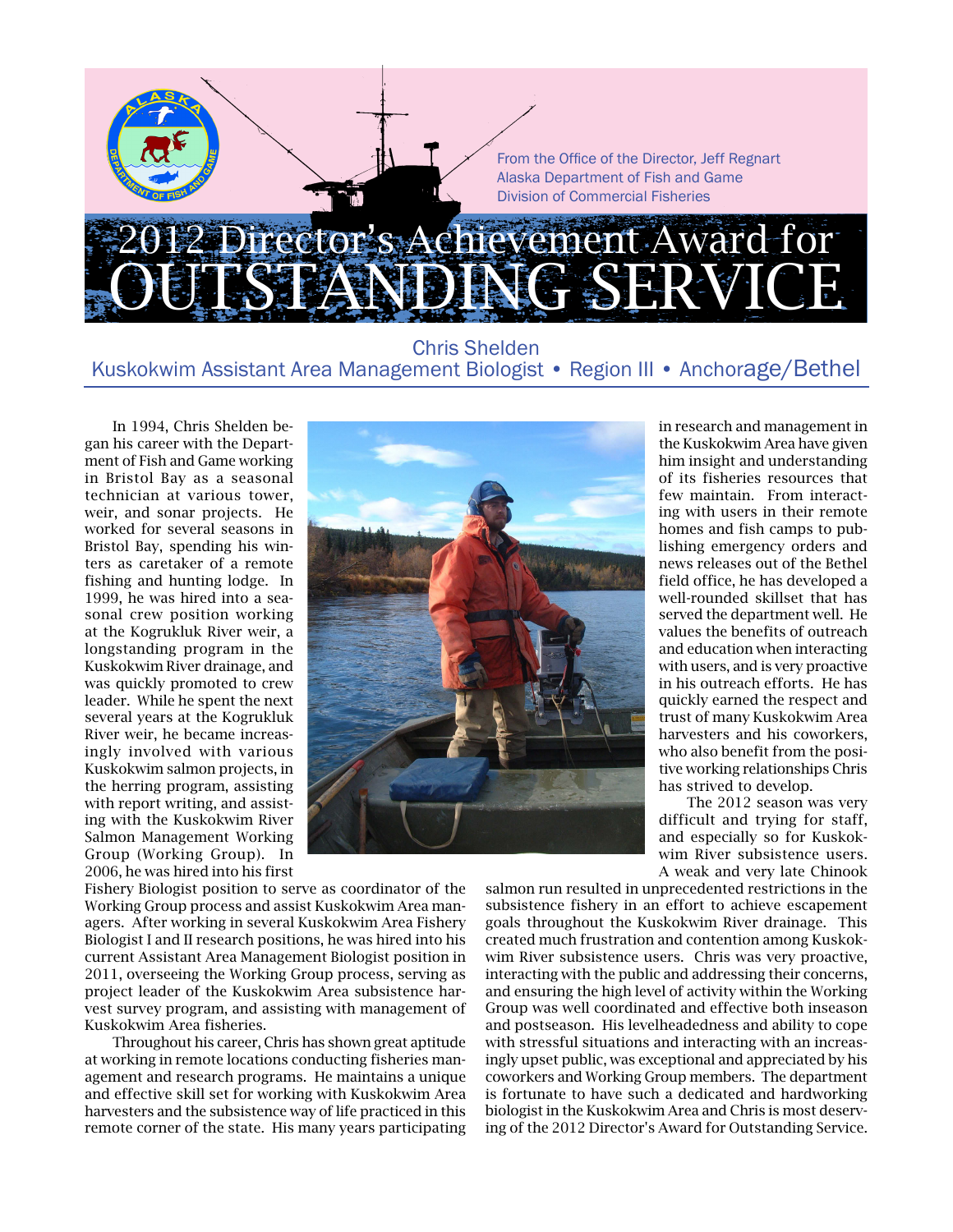From the Office of the Director, Jeff Regnart Alaska Department of Fish and Game Division of Commercial Fisheries

# rector's Achievement Award for OUTSTANDING SERVICE

## Kally Spalinger Fishery Biologist II • Region IV • Kodiak

Kally Spalinger is a second-generation ADF&G biologist, following in footsteps of her father, retired Westward Region management biologist, Al Spalinger. She was raised in Kodiak, and after her college years at Humboldt, she returned to offer her talents to ADF&G Westward Region, for which we are thankful.

Kally is a pleasure to work with because of her friendly personality, but also because she is knowledgeable, dedicated, and an enthusiastic employee that ensures

her program is well-run, progressive, and meets ADF&G's operational and public interaction needs. She is self-motivated, possesses high standards, is well organized, and uses exceptional judgement.

Kally is the project leader for Westward Region Marine Resources Trawl Surveys. She oversees two trawl surveys and spends up to 30 days at sea each year. Trawl surveys span four fishery management areas: Kodiak, Chignik, Alaska Peninsula, and Eastern Aleutian Islands, a distance of over 600 nautical miles. Commercial fishing provides a substantial portion of the economies for residents of this region and fisheries supported by the marine resources survey are annually valued over \$40 million. Because of her close association with the fisheries management program, she routinely assists the public with fishery management issues.

Marine resource trawl surveys allow ADF&G staff to assess annual stock health and establish harvest levels for commercially-important Tanner and king crab stocks. Trawl surveys also assess abundance, distribution, and condition of groundfish stocks, and sample a wide array of noncommercial vertebrate and invertebrate species. The survey also collects abiotic data to determine location preference by life stage and to help address issues such as climate change. Kally is respected in the trawl research community and collects specialized data for National Marine Fisheries Service by providing annual contributions to federal walleye pollock stock assessment in the Gulf of Alaska. She also assists the Department of Environmental Conservation and University of Alaska with dietary analysis, age and growth studies, as well as reproduction and maturity studies for shellfish and groundfish.

Kally is recognized for her advancement of the trawl survey. She has incorporated at-sea electronic data collec-



tion and developed compatible hardware for a unique survey environment, while ensuring accurate data collection and storage methods. She ensures the integrity of data collected at sea, ensures data are stored onboard the vessel, and ultimately, ensures that the data are included in regional databases. She maintains the historic trawl survey database and prepares survey data reports, as well as manages a myriad of budgets that collectively fund the surveys. Kally is working toward an integrated

onboard survey database that links the wheelhouse navigational computer to the onboard database. This integration will load GPS coordinates, time, and other pertinent survey trawl tow information directly into the database. Efforts are underway to develop the next generation of tools for capturing fish measurements; this includes barcodes for species, length measurements, and sample sizes. Kally has implemented digital calipers for crab sampling and automatic entry of measurements. To improve working conditions and promote program loyalty, she has purchased ergonomic survey equipment; some technicians have worked for her their entire career.

To better inform subarea fishery management, Kally has undertaken migratory tagging studies of adult Tanner crab to assist managers with inseason fishery management. In addition to her survey duties, she collaboratively developed an improved standardized guide for determining Tanner crab shell condition.

Kally cataloged trawl survey historic and current survey stations, and generated population estimates suitable for year-to-year comparison. Annually, she develops area-swept population abundance estimates. She has evaluated trawl survey design, and assessed station habitat utilizing seabed classification programs and bottom-typing sonar to improve annual biomass estimation. She brings forward well-prepared and easy to understand survey data summaries in the format needed by managers to make harvest level decisions and calculation of available resources for commercial utilization.

Kally has clearly performed superbly, and it is with pleasure and great pride that Kally Spalinger is awarded the 2012 Director's Achievement Award for Outstanding Service.